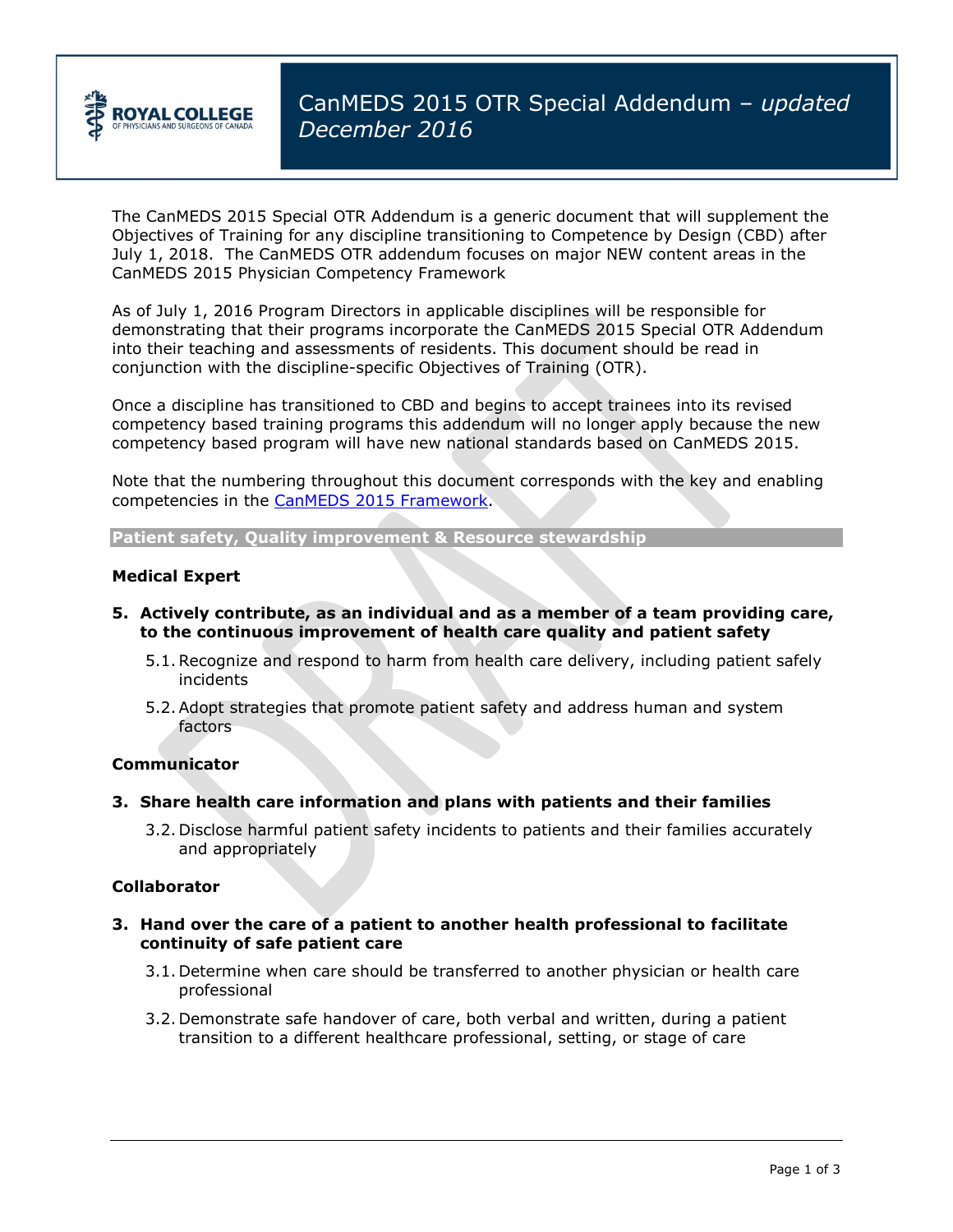## **Leader**

- **1. Contribute to the improvement of health care delivery in teams, organizations, and systems**
	- 1.1.Apply the science of quality improvement to contribute to improving systems of patient care
	- 1.2.Contribute to a culture that promotes patient safety
	- 1.3.Analyze patient safety incidents to enhance systems of care

# **2. Engage in the stewardship of health care resources**

- 2.1.Allocate health care resources for optimal patient care
- 2.2.Apply evidence and management processes to achieve cost-appropriate care

## **Scholar**

**3. Teach students, residents, the public, and other health care professionals**

3.3.Ensure patient safety is maintained when learners are involved

## **Professional**

**2. Demonstrate a commitment to society by recognizing and responding to societal expectations in health care**

2.2. Demonstrate a commitment to patient safety and quality improvement

#### **eHealth and Technology**

## **Communicator**

- **4. Engage patients and their families in developing plans that reflect the patient's health care needs and goals**
	- 4.2.Assist patients and their families to identify, access and make use of information and communication technologies to support their care and manage their health
- **5. Document and share written and electronic information about the medical encounter to optimize clinical decision-making, patient safety, confidentiality, and privacy**
	- 5.2.Communicate effectively using a written health record, electronic medical record, or other digital technology
	- 5.3.Share information with patients and others in a manner that respects patient privacy and confidentiality and enhances understanding